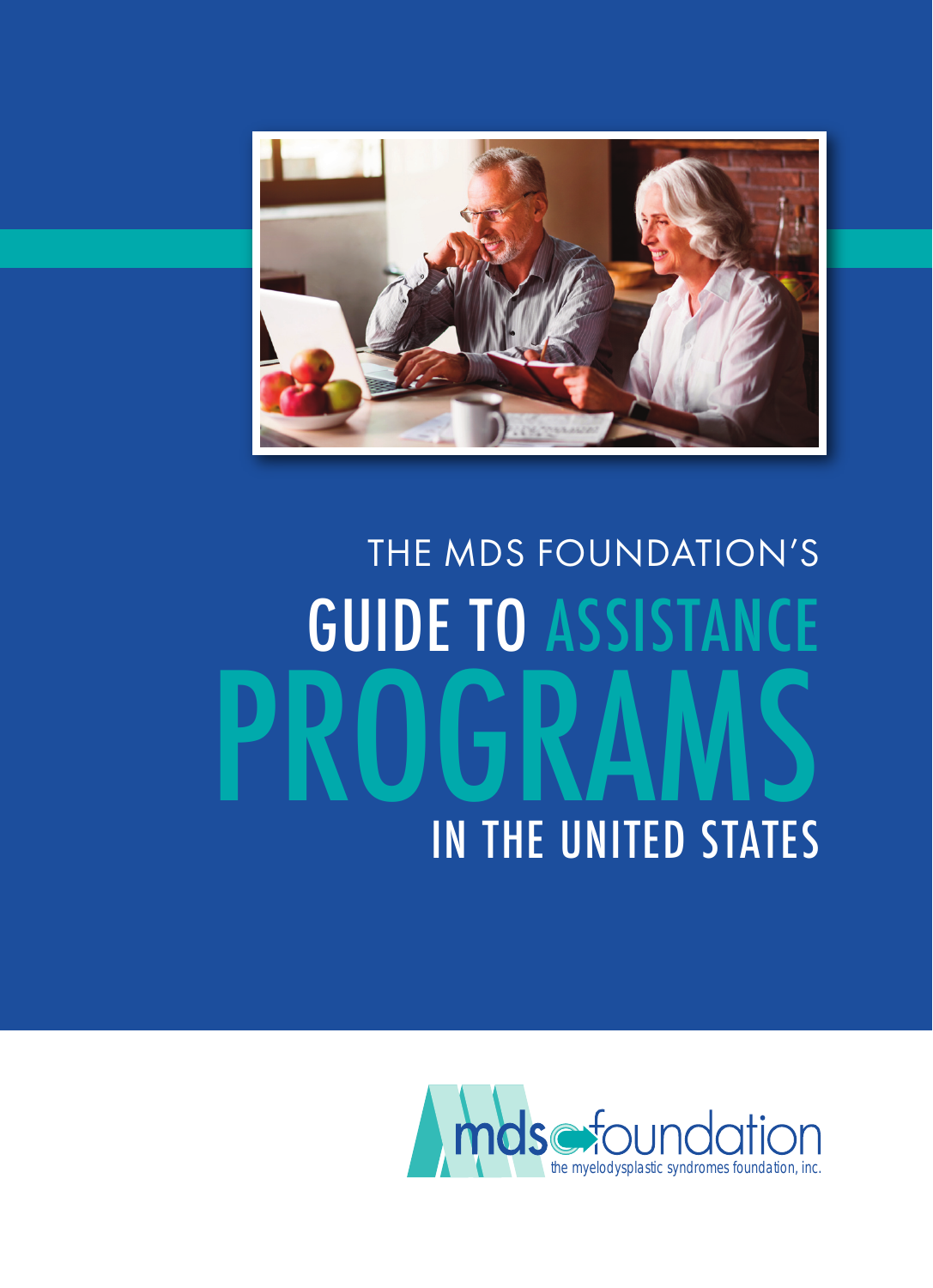Assistance programs We have assembled a listing of assistance programs available

to MDS patients. It is important to know that there is support for those who cannot afford medicine or other healthcare costs. We hope this new resource will be beneficial in helping you with your medical needs.

# **TABLE OF CONTENTS**

| <b>Government Assistance</b>                    |    |
|-------------------------------------------------|----|
| Co-Pay and Medication Assistance                |    |
| Specialty Pharmacies That Carry MDS Medications | 10 |
| <b>Pharmaceutical Assistance Programs</b>       | Ш  |
| Lodging and Travel Assistance                   | 13 |

# **GOVERNMENT ASSISTANCE**

# MEDICAID PRESCRIPTION DRUG PROGRAM: (877) 267-2323

Provides detailed information on Medicaid, including information on enrollment, new initiatives and prescription drugs. Also includes information on reimbursement and financial assistance. www.medicaid.gov/medicaid/prescription-drugs/index.html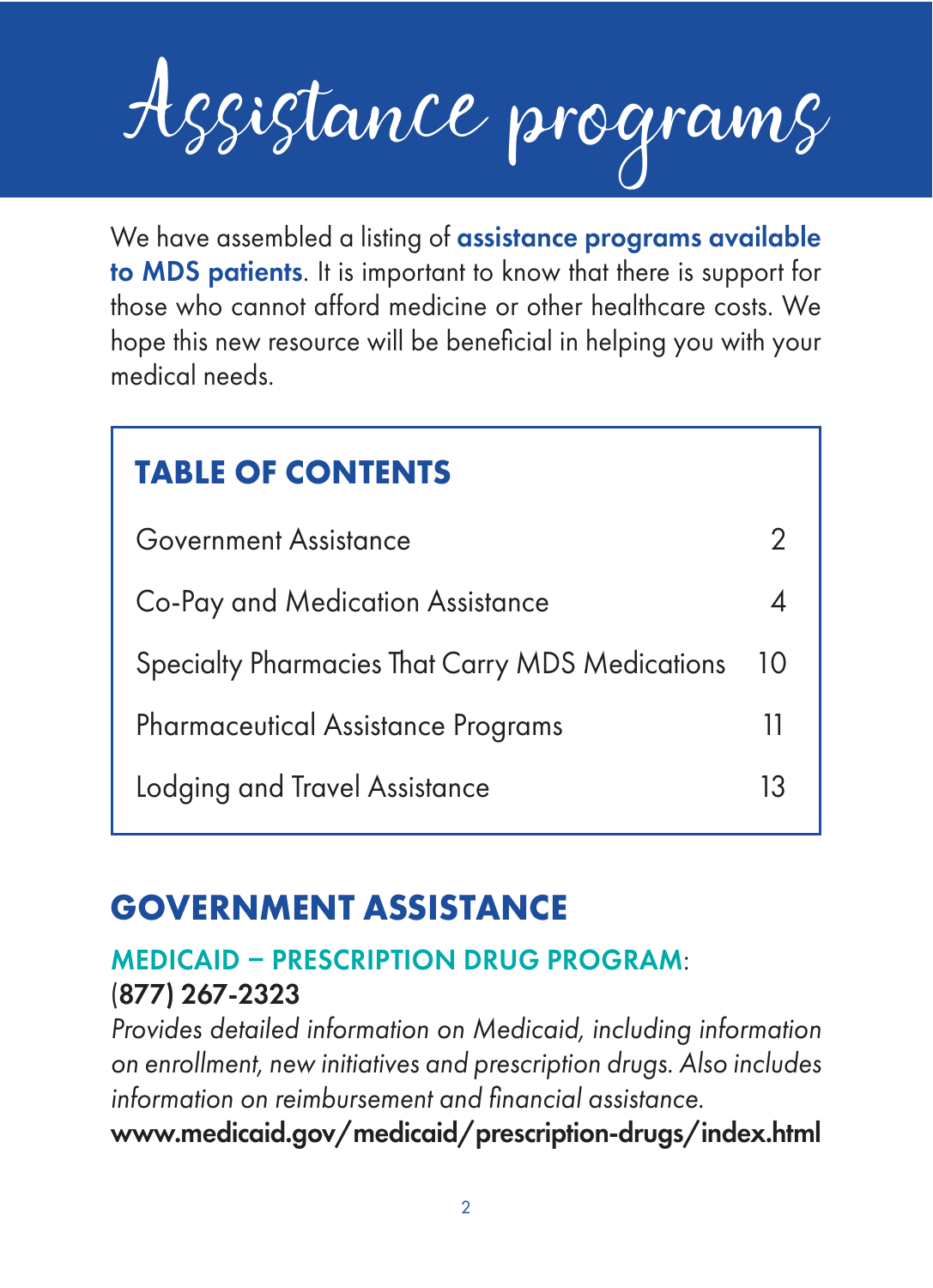# MEDICARE PRESCRIPTION DRUG PROGRAM: (877) 267-2323

Provides information on public and private programs that offer discounted or free medication, programs that provide help with other healthcare costs and Medicare health plans that include prescription coverage.

www.medicare.gov

## MEDICARE RIGHTS CENTER: (800) 333-4114

For help with Medicare questions, counselors are available to answer your questions about insurance choices, Medicare rights and protections, payment denials and appeals, complaints about care or treatment, and Medicare bills.

#### www.medicarerights.org

## MY MEDICARE MATTERS: (800) 626-3112

People who are eligible for Medicare have to make important choices about the coverage that will best meet their health and financial needs. My Medicare Matters is designed to make it easier for people with Medicare (and those planning for Medicare) to make informed and confident choices about their health coverage and to make the most of that coverage.

www.nationwide.mymedicarematters.org

## NATIONAL COUNCIL FOR AGING CARE: www.ncoa.org

The NCOA connects seniors, families, and caretakers with the information and professional support they need to make the best decision for their physical, emotional, and financial well-being. Their network of experts helps ensure your home evolves to best accommodate your changing budget, mobility, and health.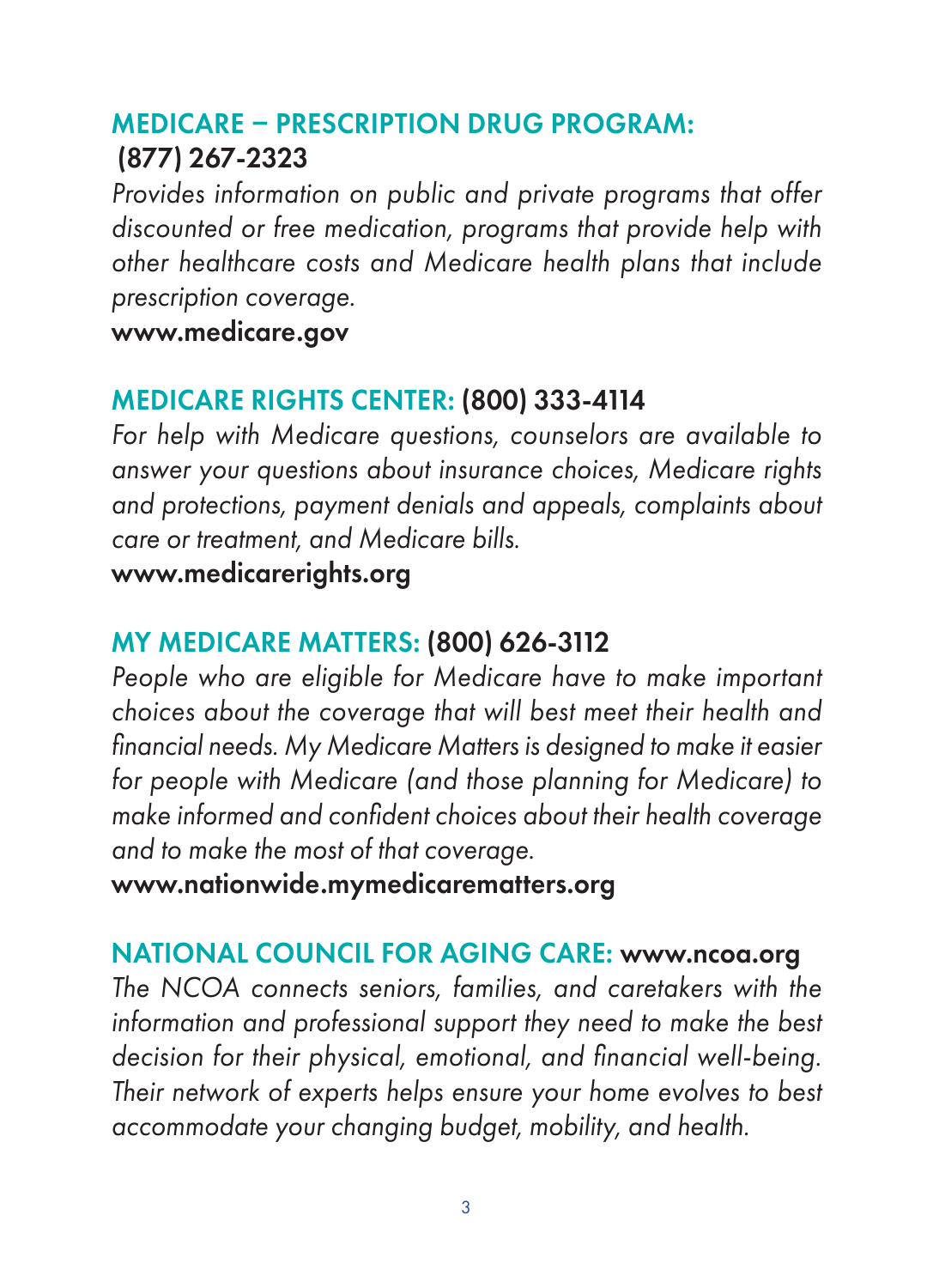# SOCIAL SECURITY DISABILITY PROGRAM: (800) 772-1213

Largest of several Federal programs that provide assistance to people with disabilities. You can also speak with your hospital's social worker for additional information.

#### www.ssa.gov/disability

## VETERANS AFFAIRS CAREGIVER AND VETERAN SUPPORT: (855) 260-3274

The Department of Veterans Affairs (VA) offers a number of resources for caregivers and veterans. In addition, the VA has created a Caregiver Tool Box to help you find tools that work for your veteran. www.caregiver.va.gov

# **COPAY AND MEDICATION ASSISTANCE**

# AMERICAN CANCER SOCIETY: (800) 227-2345

The American Cancer Society has numerous support programs for patients and families including 30 Hope Lodges located throughout the U.S. that offer a free place to stay during treatment and the Road to Recovery Program which connects patients to volunteers who provide free rides to medical appointments.

http://www.cancer.org

## ASSISTANCE FUND: (855) 845-3663

 Provides financial support to chronically ill patients with highcost medications.

https://enroll.tafcares.org

# BONE MARROW & CANCER FOUNDATION: (800) 365-1336

Provides coverage for many costs associated with bone marrow transplant. Grants are limited to specific institutions, so speak to a hospital social worker or call BMCF for more information.

www.bonemarrow.org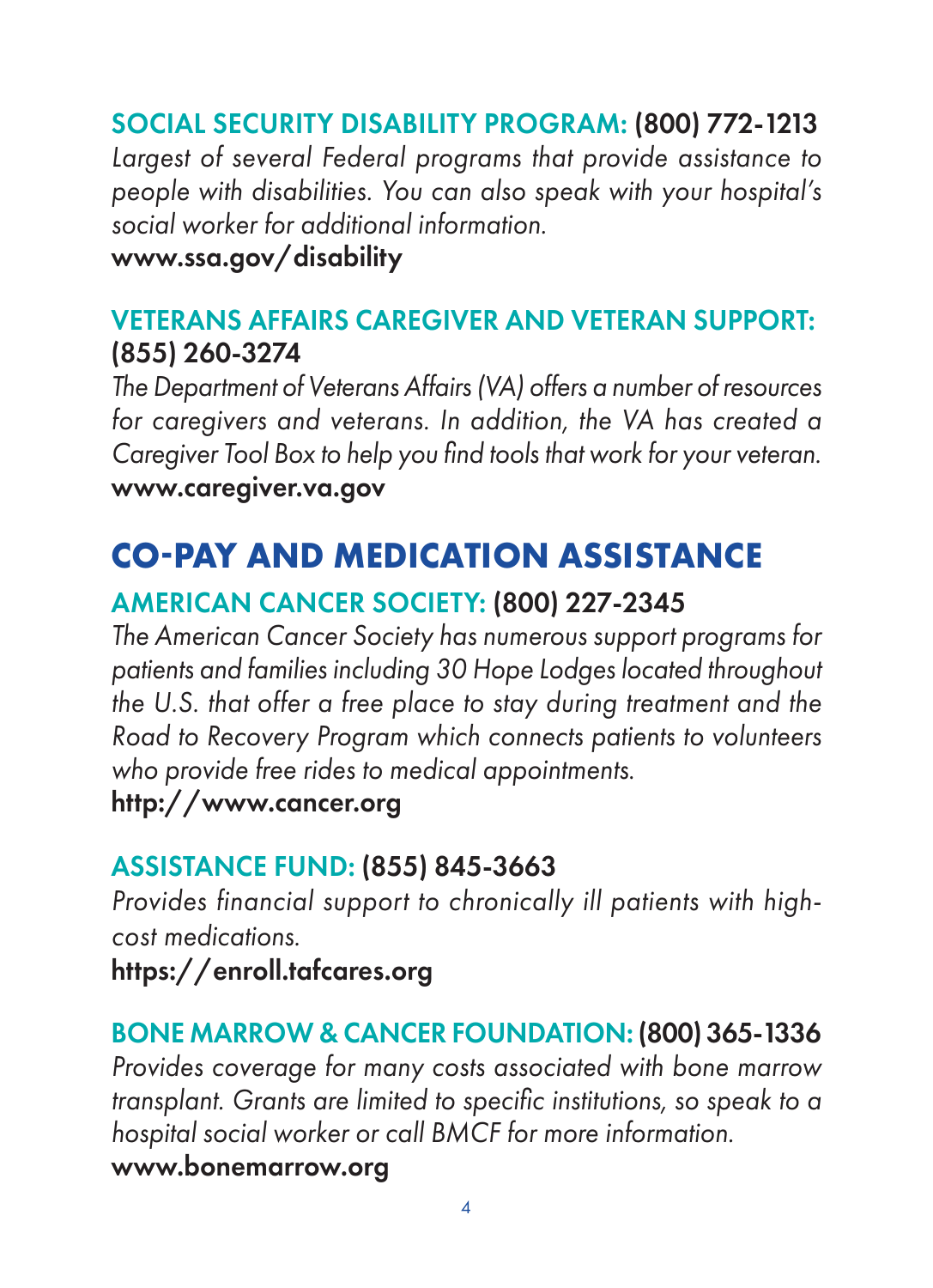## BMT INFONET: (888) 597-7674

The BMT InfoNet Patient Assistant Fund assists patients and caregivers with living expenses during treatment.

www.bmtinfonet.org/patient-assistance-fund-request-form

## CANCERCARE: (800) 813‑4673

Organization providing free professional support services and information to help people manage the emotional, practical, and financial challenges of cancer.

#### www.cancercare.org

## CANCERCARE PET ASSISTANCE & WELLNESS (PAW) PROGRAM: (800) 813-4673

CancerCare offers the Pet Assistance & Wellness Program (PAW) to address the distinct needs of people with cancer who share their home with a cat or dog.

www.cancercare.org/paw

# CANCER IN THE FAMILY RELIEF FUND:

## www.cancerfamilyrelieffund.org

Facilitates grants to children whose parent or guardian is struggling with a diagnosis of cancer. These grants support the children's extracurricular activities so that they may feel some sense of normalcy as their parent focuses on treatment and recovery.

## CANCER SUPPORT COMMUNITY/AIRBNB - GILDA'S CLUB: (888) 793-9355

Partnership between Airbnb and Cancer Support Community to provide free housing for cancer patients and caregivers, provided they meet certain geographic and income criteria.

www.cancersupportcommunity.org/share-your-homepatients-traveling-treatment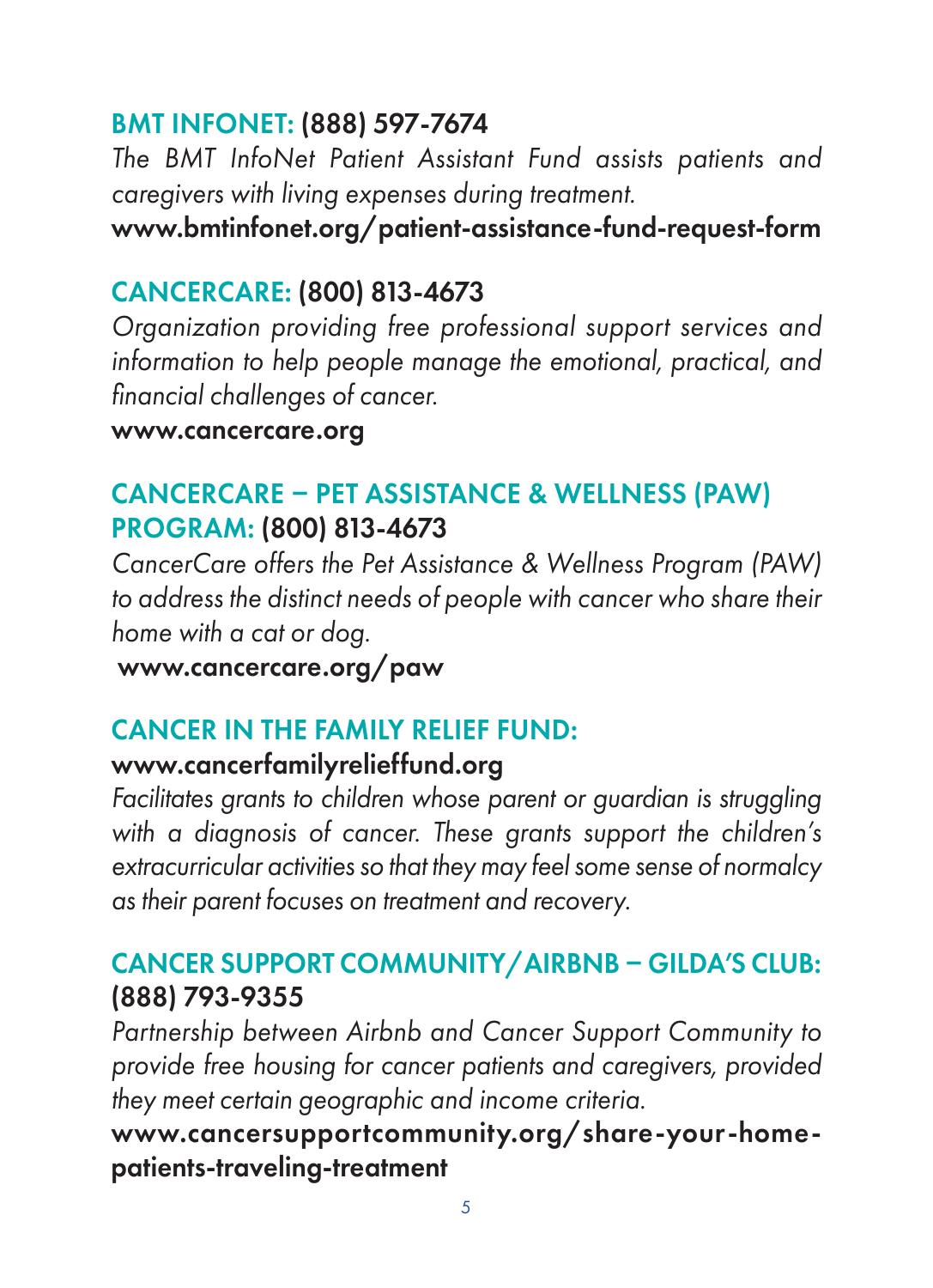## CERNER CHARITABLE FOUNDATION: (816) 201-1569

Assists families of children with health problems address financial aspects of their child's healthcare.

www.cernercharitablefoundation.org

## CHILDREN'S ORGAN TRANSPLANT ASSOCIATION (COTA): (800) 366-2682

Provides fundraising assistance for children and young adults needing bone marrow transplants. Also advocates for marrow, organ and tissue donation.

#### www.cota.org

## FAMILY REACH: (973) 394-1411

Organization dedicated to removing the financial barriers standing between a cancer patient and their treatment. Loss of income, outof-pocket expenses, and socioeconomic factors create disparities in the financial burdens families face. Family Reach delivers financial education, financial coaching, resource navigation, and emergency relief funds to patients and caregivers facing a cancer diagnosis so no family has to choose between their health and their home. www.familyreach.org

## GOOD DAYS: (877) 968-7233

Provides medication co-pay assistance for patients with private insurance or Medicare Part-D plan. If CDF cannot help you, they will refer you to other resources for assistance.

#### www.mygooddays.org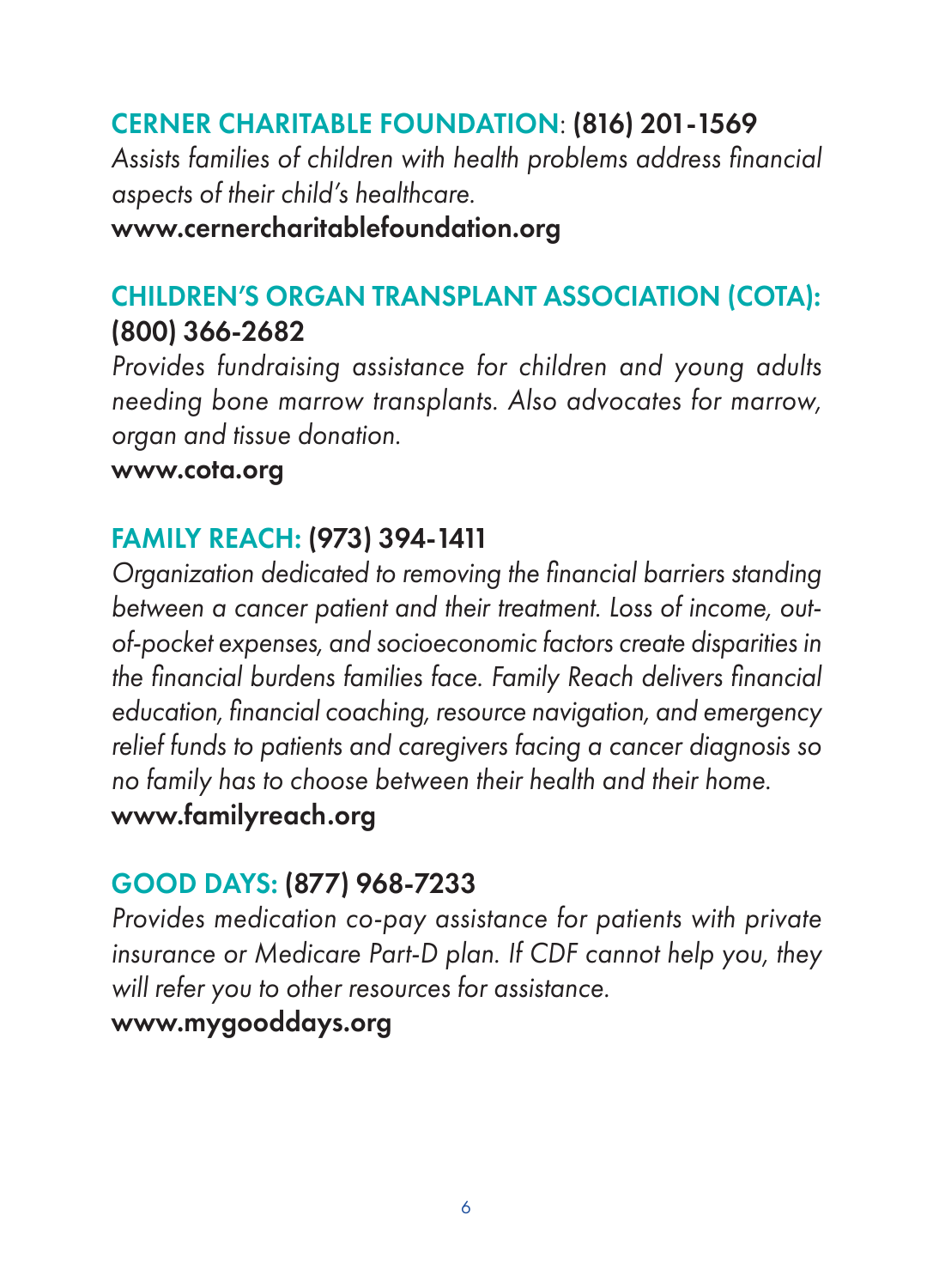## HEALTHWELL FOUNDATION: (800) 675-8416

The HealthWell Foundation provides financial assistance to eligible individuals to cover co-insurance, co-payments, healthcare premiums and deductibles for certain medications and therapies. They have a pediatric assistance fund regardless of disease and an Acute Myeloid Leukemia (AML) fund.

www.healthwellfoundation.org

## HelpHOPELive: (800) 642-8399

Provides small grants, information and support for fundraising and patient awareness.

www.helphopelive.org

## JULIA'S WINGS: (860) 355-3653

This organization provides assistance to families of children with life threatening hematological diseases.

www.juliaswings.org

## LEUKEMIA & LYMPHOMA SOCIETY (LLS) CO-PAY ASSISTANCE PROGRAM: (877) 557-2672

Provides assistance toward the cost of Private, Medicare, Medicaid, and TRICARE insurance premiums, and treatment-related co-pays and co-insurance for prescription drugs, labs, scans, tests, etc. www.LLS.org/co-pay (for English) or www.LLS.org/copagos (for Spanish).

For other LLS Patient Financial Assistance Programs, visit www.LLS.org/finances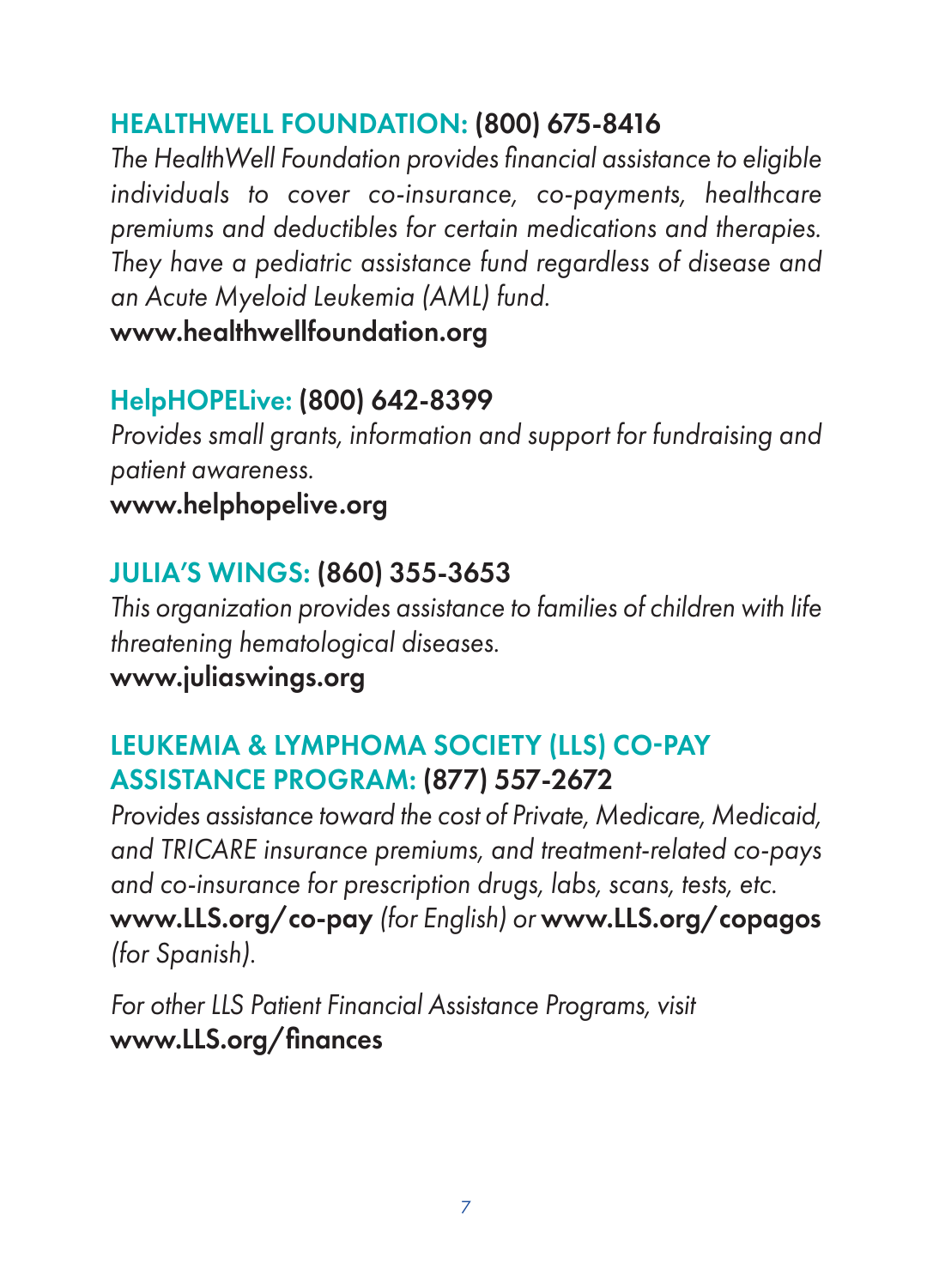## LEUKEMIA RESEARCH FOUNDATION: (847) 424-0600

Provides qualified MDS patients with financial assistance. The program reimburses almost any treatment-related expense not covered by medical insurance.

#### www.allbloodcancers.org/our-programs

## NATIONAL COMPREHENSIVE CANCER NETWORK (NCCN): (215) 690-0300

NCCN maintains a list of patient and caregiver resources in its Virtual Reimbursement Resource Room Guide. Visitors to the site can search by cancer type, drug name or reimbursement program to find corresponding resources.

www.nccn.org/business-policy/business/virtualreimbursement-resource-room-and-app

## BE THE MATCH FOUNDATION: (888) 999-6743

Be the Match Patient Support Center is dedicated to creating an opportunity for all patients to receive bone marrow or umbilical cord blood transplants when needed.

www.bethematch.org

## NATIONAL ORGANIZATION OF RARE DISORDERS (NORD) MEDICATION ASSISTANCE PROGRAM: (800) 999-6673

NORD helps patients and their families learn about rare diseases, access helpful resources, and become empowered partners with their medical providers.

www.rarediseases.org/for-patients-and-families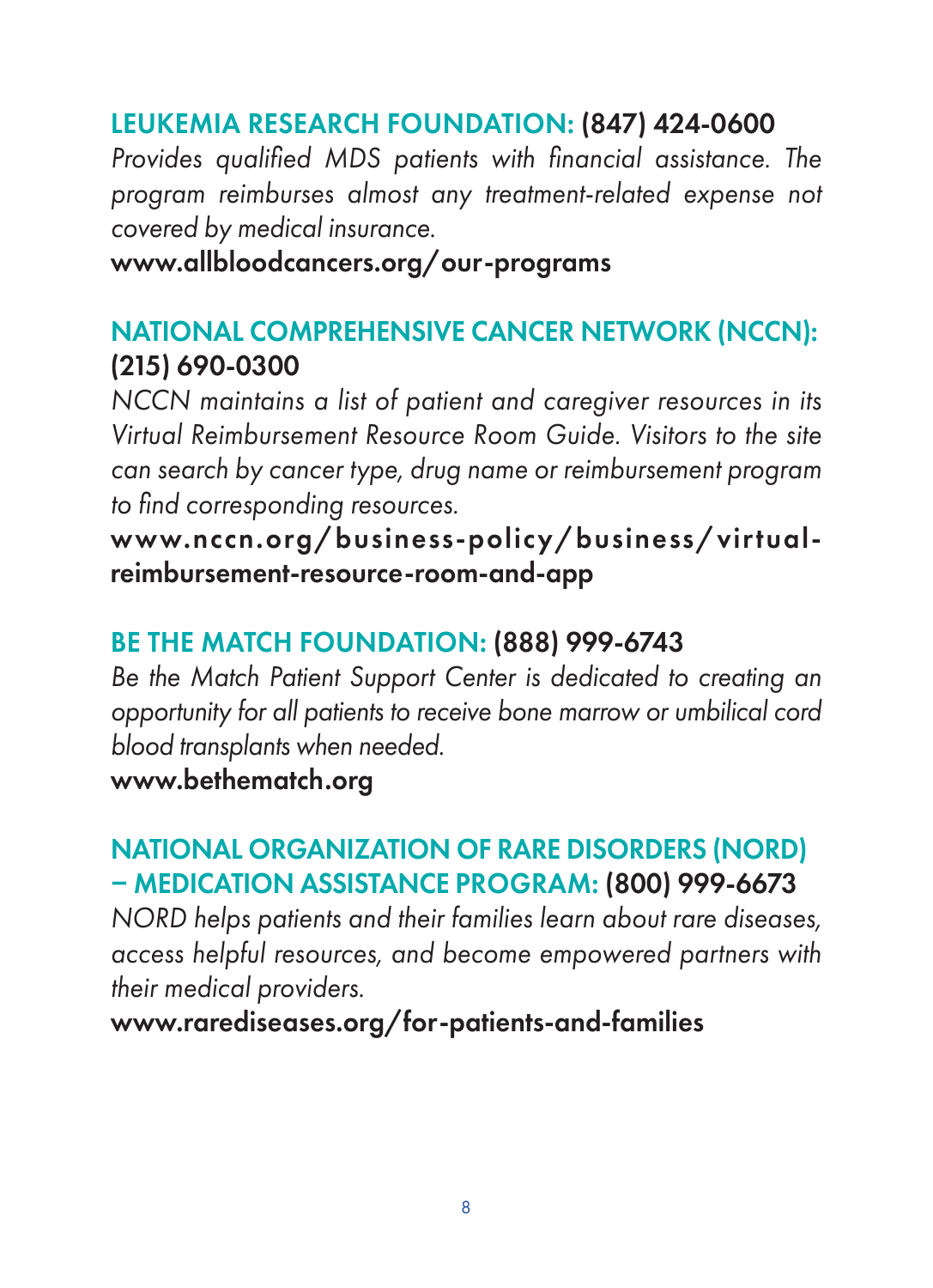## NEEDY MEDS: (800) 503-6897

A resource offering information on assistance programs from more than 400 companies with programs offering more than 4,000 different drugs and formulations. Website visitors can obtain drug discount cards, coupons and rebates, as well as find local and national financial resources based on diagnosis.

www.needymeds.org

## PATIENT ADVOCATE FOUNDATION CO-PAY RELIEF PROGRAM:

#### (866) 512-3861

This program provides direct co-payment assistance for pharmaceutical products and assistance with medical insurance premiums to insured Americans who financially and medically qualify.

www.copays.org

# PATIENT ACCESS NETWORK (PAN) FOUNDATION: (800) 394-0161

Provides up to \$12,000 per year to MDS patients who have insurance but cannot afford out-of-pocket costs. Check eligibility requirements. Applications are on their website.

www.panfoundation.org

## TRIAGE CANCER: (424) 258.4628

Triage Cancer offers an online tool called Cancer Finances to help guide you through some key topics that may impact your financial situation. Whether you are newly diagnosed, or many years past active treatment, this site can help you navigate finances after cancer. www.triagecancer.org/financial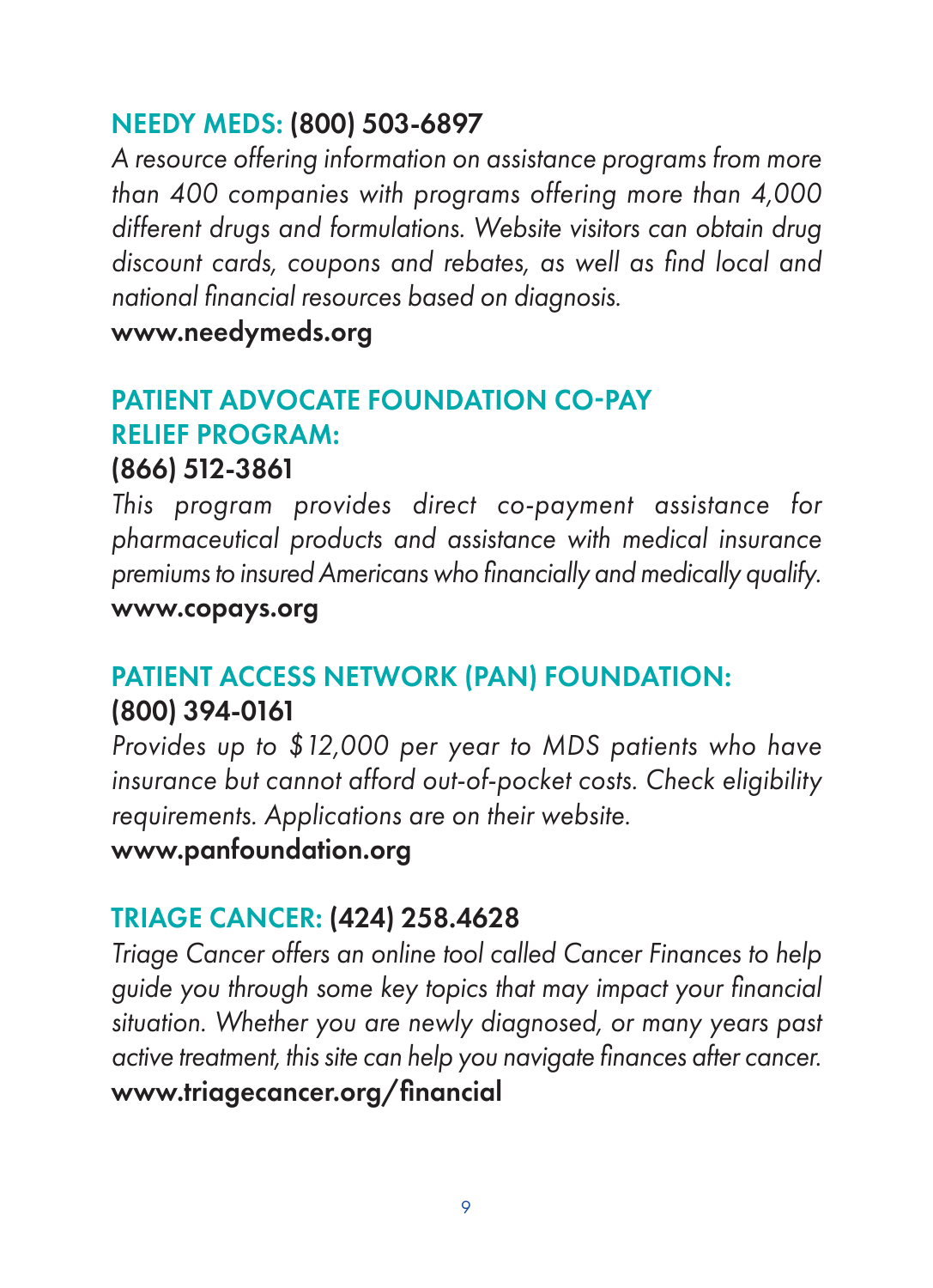# **SPECIALTY PHARMACIES THAT CARRY MDS MEDICATIONS**

## ACCREDO SPECIALTY PHARMACY: 844-682-5152

Offers specialized care and support for patients. Their clinical, educational and reimbursement services are tailored to meet each patient's needs. They will even help untangle your insurance coverage. www.accredo.com

## BIOPLUS: (866) 514-8082

This is a free service to assist patients in obtaining medicines. This service also works with various prescription funding programs, pharmaceutical manufacturers, and other resources to find financial assistance for patients.

www.bioplusrx.com

## OPTION CARE HEALTH: (844) 624.4584

Your complete source for effective specialty pharmacy solutions, from personalized patient support services to medication management programs for health plans.

www.optioncarehealth.com

## AMERISOURCEBERGEN - US BIOSERVICES: (877) 263-7089

Delivers nationwide specialty pharmacy and nursing services that meet the unique needs of patients.

www.usbioservices.com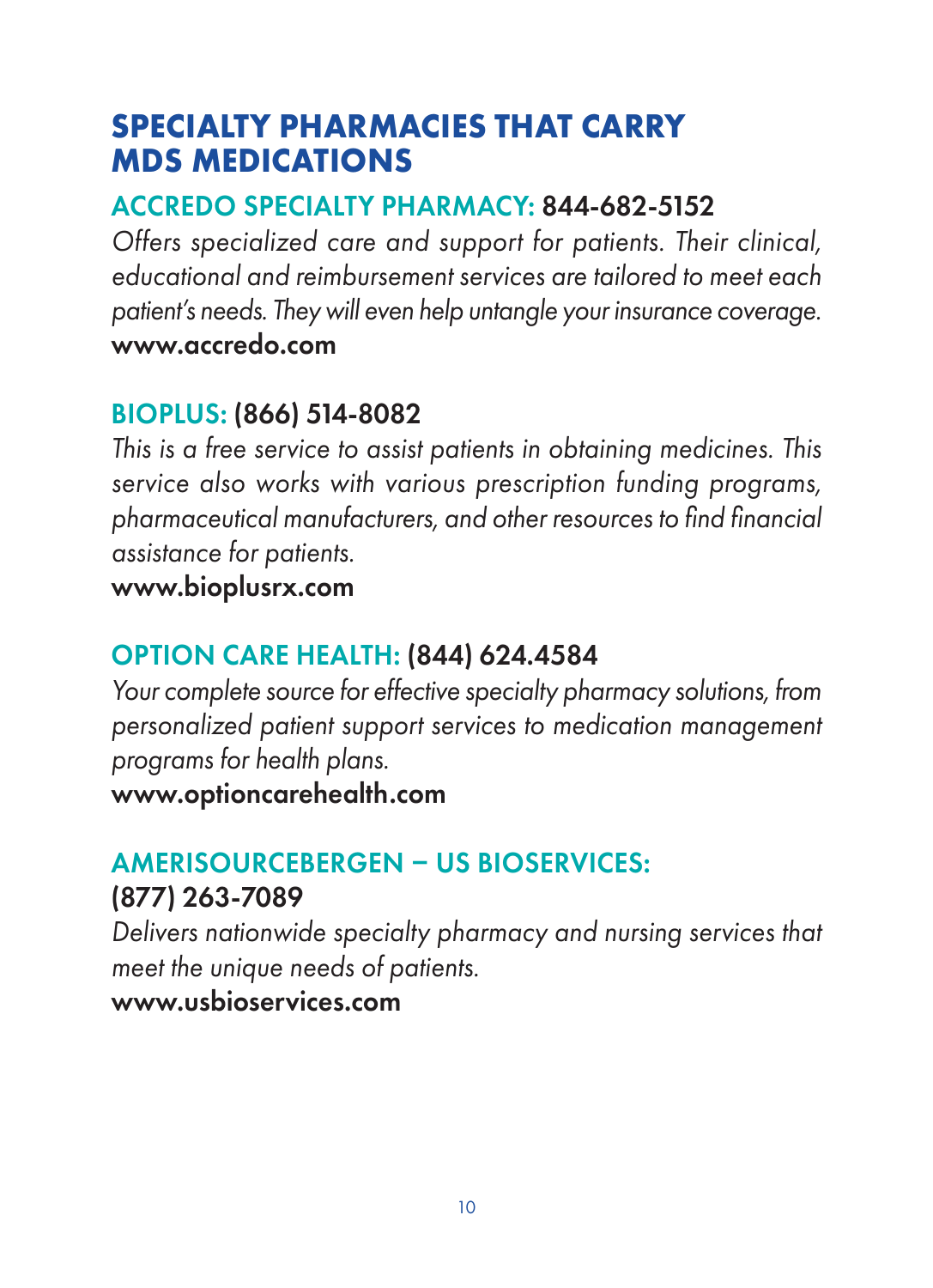# **PHARMACEUTICAL ASSISTANCE PROGRAMS**

## AMGEN FIRST STEP PROGRAM: (888)-427-7478

The Amgen FIRST STEP Program helps eligible commercially insured patients pay for their out-of-pocket prescription costs, including deductible, co-insurance, and co-payment.

#### www.amgenfirststep.com

## BRISTOL MYERS SQUIBB ACCESS SUPPORT PROGRAM: (800) 861-0048

Provides information about their products, including Revlimid and Vidaza. Patients can ask questions about insurance reimbursement and underinsured patients may be able to receive free medication. www.BMSAccessSupport.com

## GENENTECH ONCOLOGY COPAY ASSISTANCE PROGRAM: (855) 692-6729

If you have commercial health insurance and meet other eligibility criteria, the Genentech Oncology® Co-pay Assistance Program may be able to help you pay for your medicine. With this program, you pay as little as \$5 per prescription for VENCLEXTA + azacitidine, or VENCLEXTA + decitabine, or VENCLEXTA + lowdose cytarabine, up to a \$25,000 yearly limit.

www.venclexta.com/aml/resources-and-support/financialand-treatment-support

## INCYTECARES: (855) 452-5234

Program designed to offer ongoing support and resources during treatment with Jakafi.

www.incytecares.com/oncology-hematology/jakafi/ home.aspx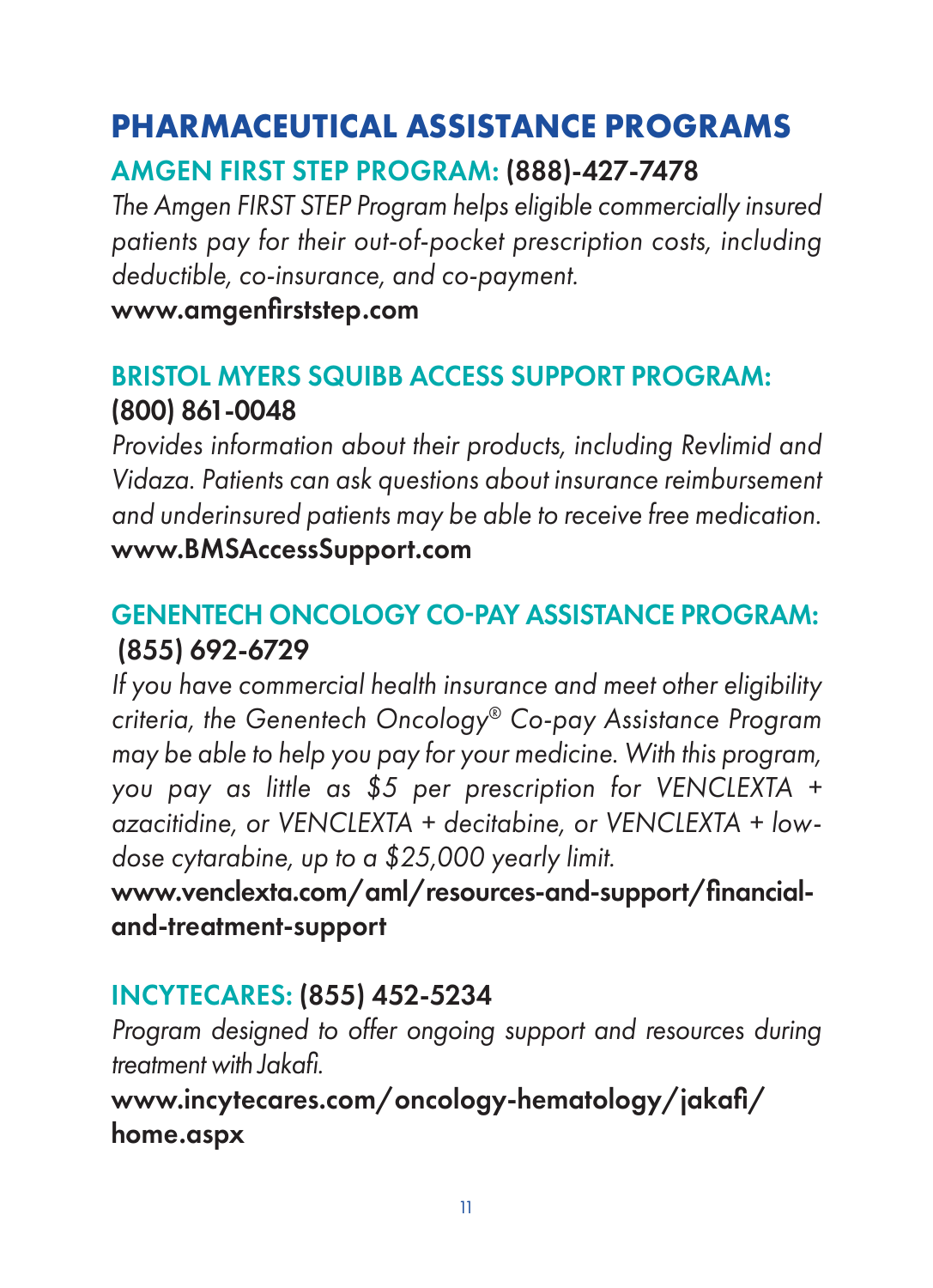# JANSSEN CAREPATH PROCRIT: (877) 227-3728

Janssen CarePath helps verify insurance coverage for your patients, provides reimbursement information, helps find financial assistance options for eligible patients, and provides ongoing support to help patients start and stay on prescribed Janssen medications. www.janssencarepath.com/hcp/procrit

## TAIHO ONCOLOGY PATIENT SUPPORT: (844) 824-4648

Helps patients obtain access to Taiho Oncology medicines, including INQOVI. This includes insurance verification, help with medication costs, and treatment plan support.

www.TaihoPatientSupport.com

## NOVARTIS PATIENT ASSISTANCE FOUNDATION: (888) 669-6682

The Novartis Patient Assistance Foundation, Inc. (NPAF) is committed to providing access to Jadenu for those most in need. If you are experiencing financial hardship and have limited or no prescription coverage, then you may be eligible to receive Novartis medications for free.

www.novartis.us/our-products/patient-assistance

## PARTNER THERAPEUTICS - I FUKINE REIMBURSEMENT PROGRAM: (888) 479-5385

Offers services such as benefit verification, claims review and billing assistance. It can also offer access to treatment for uninsured patients who meet program criteria.

ww.leukine.com/patient-assistance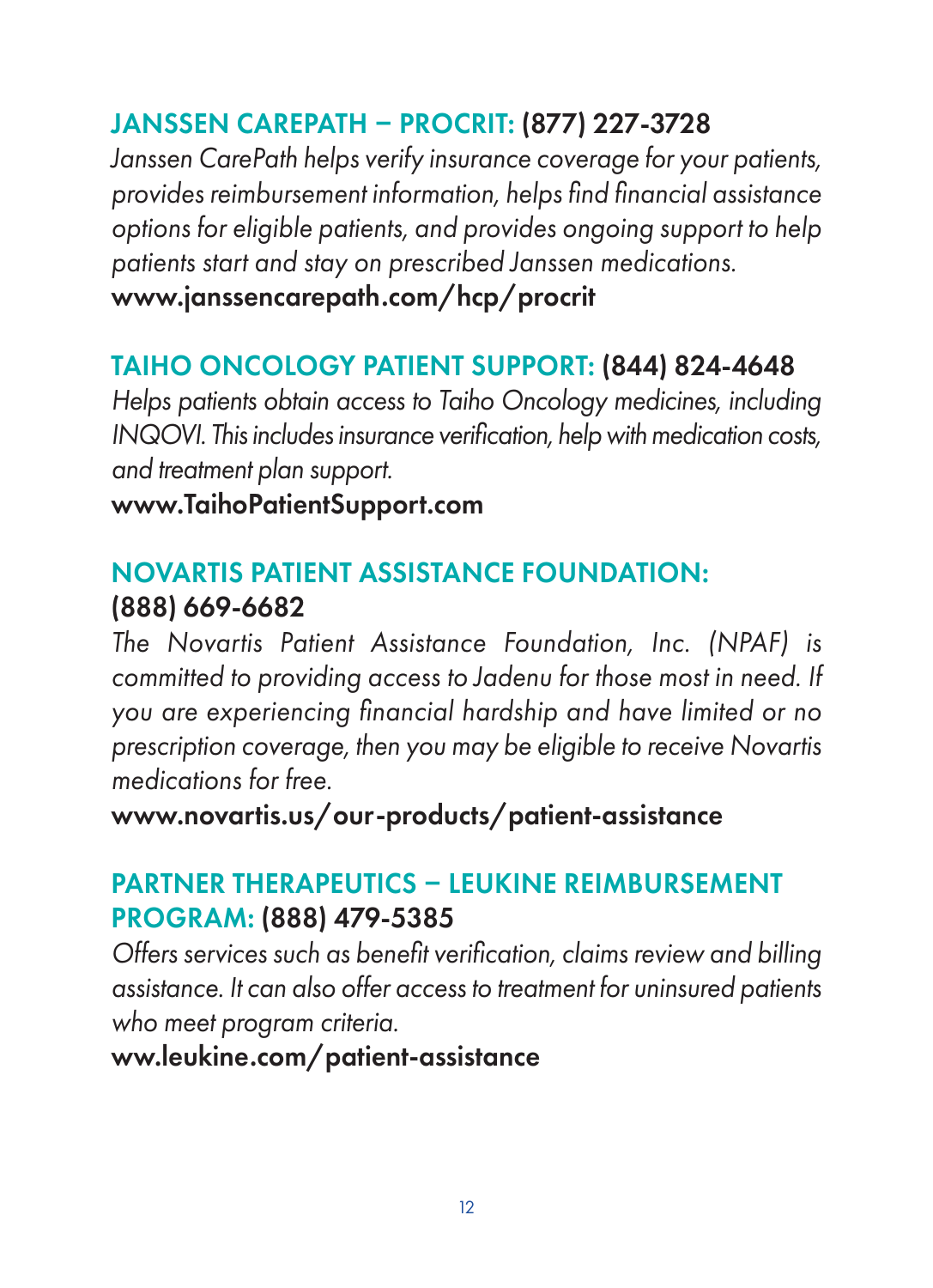# **LODGING AND TRAVEL ASSISTANCE**

AIR CARE ALLIANCE: (888) 260-9707 Links patients with numerous free flight programs. www.aircareall.org

# AIR CHARITY NETWORK: (877) 621-7177

Offers free flights in the U.S. Volunteer pilots are available to fly patients in need to specialized healthcare facilities. www.aircharitynetwork.org

## ALONG COMES HOPE: (805) 322-1423

Provides support for the families of children with cancer, through financial assistance with travel for treatment, creative emotional support programs, and advocacy to promote policy changes, awareness, and education.

www.alongcomeshope.com

# AMERICAN CANCER SOCIETY'S HOPE LODGE: (800) 227-2345

The American Cancer Society's Hope Lodge gives people with cancer and their caregivers a free place to stay while receiving treatment in another city. Currently, there are 30 Hope Lodge locations throughout the United States and Puerto Rico.

www.cancer.org/treatment/support-programs-andservices/patient-lodging/hope-lodge.html

# ANGEL FLIGHT AMERICA: (918) 749-8992

Provides a free flight for the patient and a support person for distances under 1,000 miles. www.angelflight.com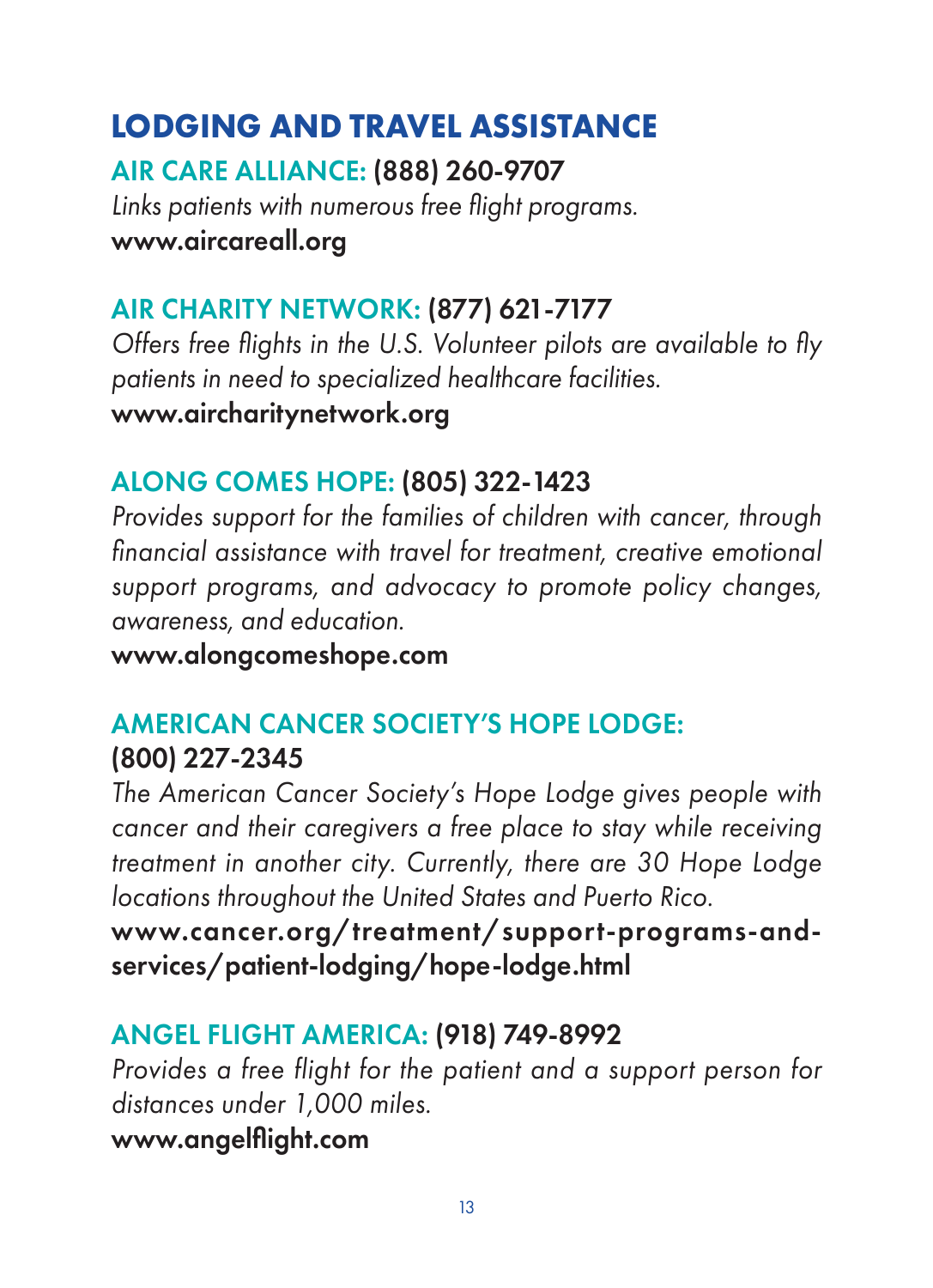## ANGEL FLIGHT EAST: (215) 358-1900

Provides free air transportation to qualified patients and their families by arranging flights to distant medical facilities, and reuniting families during desperate times.

www.angelflighteast.org

## CORPORATE ANGEL NETWORK: (914) 328-1313

Arranges free air transportation for people with cancer traveling to treatment using empty seats on private and corporate jets. www.corpangelnetwork.org

#### FISHER HOUSE FOUNDATION: (888) 294-8560

Provides families with a place to stay at every major military and VA medical center. Cost per family ranges from free to \$10 per night. Speak with the hospital's social worker for additional options. www.fisherhouse.org

## HEALTHCARE HOSPITALITY NETWORK: (800) 542-9730

Association of more than 200 nonprofit organizations that provide lodging and support services to patients, families, and their loved ones who are receiving medical treatment away from home. www.hhnetwork.org/find-lodging#

#### JOE'S HOUSE: 877-563-7468

Joe's House is a nonprofit organization providing a nation-wide online service that helps people with cancer and their families find a place to stay when traveling away from home for medical treatment. www.joeshouse.org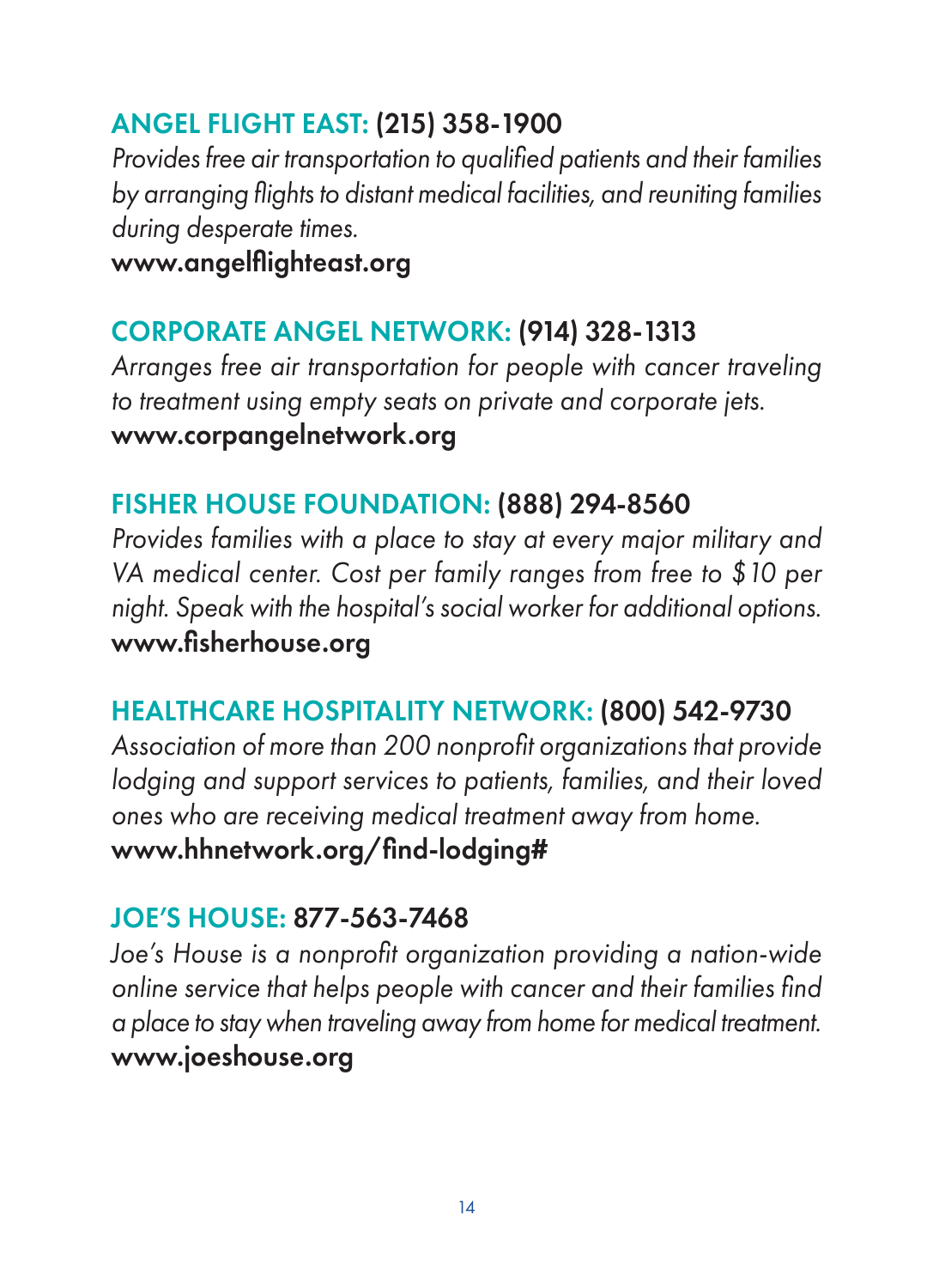## LIFELINE PILOTS: (800) 822-7972

Facilitates free air transportation through volunteer pilots for financially distressed passengers with medical and humanitarian needs. www.lifelinepilots.org

## MERCY MEDICAL ANGELS: (888) 675-1405

Referral service that connects patients to free flights. www.mercymedical.org

# MIRACLE FLIGHTS: (800) 359-1711

Miracle Flights flies individuals and families to treatment, second opinions, follow-up visits and clinical trials within the United States. www.miracleflights.org

# RONALD MCDONALD HOUSE: (630) 623-7048

Provides families with housing while their children receive medical treatment. Families are asked to make a \$5–\$20 donation per night, if possible.

## www.rmhc.org



For the MDS Foundation at **(800) 637-0839 Ext. 210**